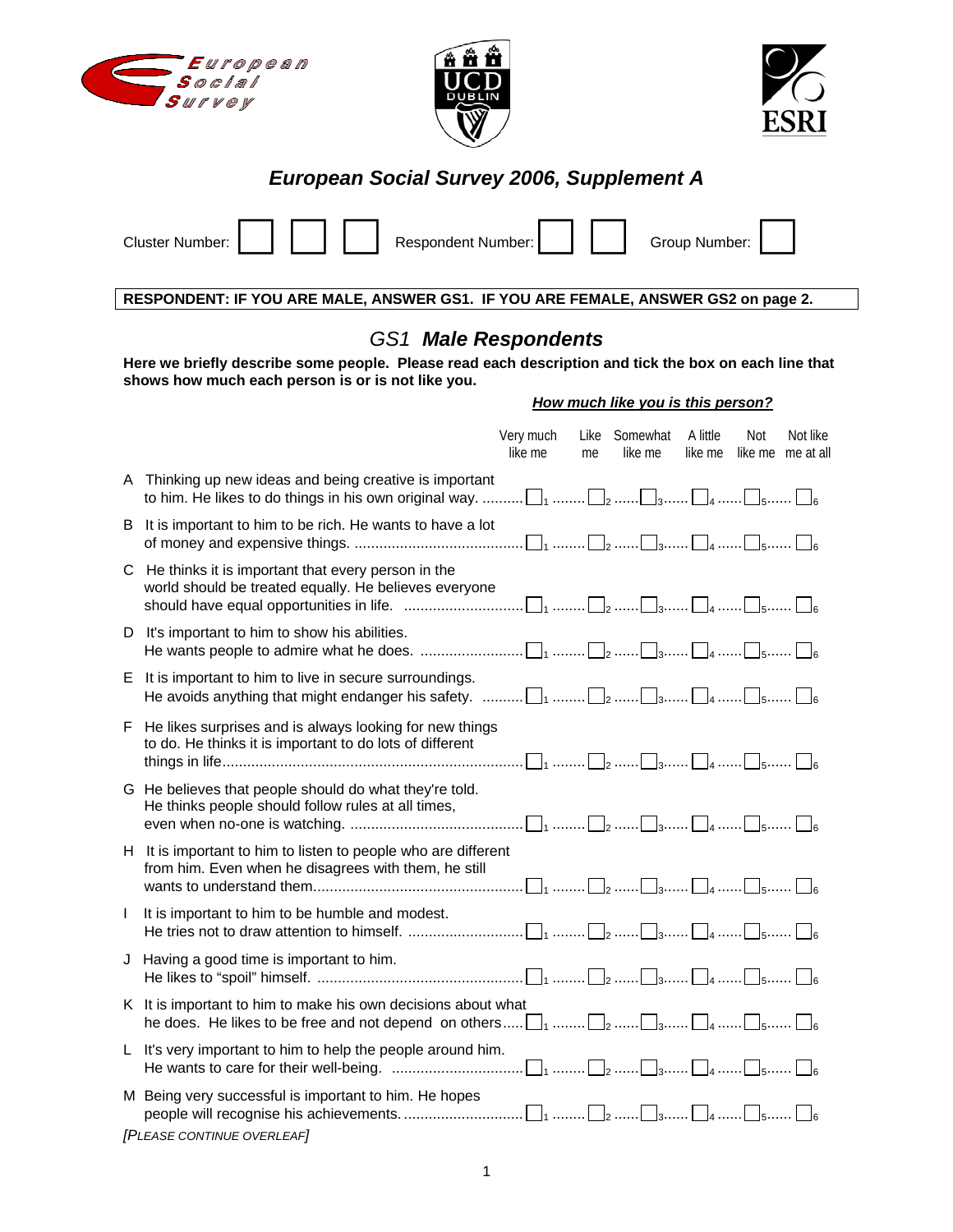### *[GS1 CONTINUED] How much like you is this person?*

|    | Not like<br>Like<br>Somewhat<br>A little<br>Not<br>Very much<br>like me<br>like me<br>like me<br>like me<br>me at all<br>me                                                                                                        |
|----|------------------------------------------------------------------------------------------------------------------------------------------------------------------------------------------------------------------------------------|
|    | N It is important to him that the government ensures<br>his safety against all threats. He wants the state                                                                                                                         |
|    | O He looks for adventures and likes to take risks.                                                                                                                                                                                 |
| P. | It is important to him always to behave properly.<br>He wants to avoid doing anything people                                                                                                                                       |
|    | Q It is important to him to get respect from others.<br>He wants people to do what he says. $\ldots$ $\ldots$ $\ldots$ $\ldots$ $\ldots$ $\ldots$ $\ldots$ $\ldots$ $\ldots$ $\ldots$ $\ldots$ $\ldots$ $\ldots$ $\ldots$ $\ldots$ |
|    | R It is important to him to be loyal to his friends.                                                                                                                                                                               |
|    | S He strongly believes that people should care for nature.                                                                                                                                                                         |
|    | T Tradition is important to him. He tries to follow<br>the customs handed down by his religion or his family. $\ldots$ . $\Box_1$ $\Box_2$ $\Box_3$ $\Box_4$ $\Box_5$ $\Box_6$                                                     |
|    | U He seeks every chance he can to have fun.<br>It is important to him to do things that give him pleasure. $\Box_1$ $\Box_2$ $\Box_3$ $\Box_4$ $\Box_5$ $\Box_6$                                                                   |

### **NOW GO TO QUESTION HS1 on page 4.**

*GS2 FEMALE RESPONDENTS* 

**Here we briefly describe some people. Please read each description and tick the box on each line that shows how much each person is or is not like you.** 

#### *How much like you is this person?*

|   |                                                                                                                                                                                                                                | like me | me | Very much Like Somewhat A little<br>like me | – Not<br>like me like me | Not like<br>me at all |
|---|--------------------------------------------------------------------------------------------------------------------------------------------------------------------------------------------------------------------------------|---------|----|---------------------------------------------|--------------------------|-----------------------|
|   | A Thinking up new ideas and being creative is important                                                                                                                                                                        |         |    |                                             |                          |                       |
| B | It is important to her to be rich. She wants to have a                                                                                                                                                                         |         |    |                                             |                          |                       |
|   | C She thinks it is important that every person in the world<br>should be treated equally. She believes everyone                                                                                                                |         |    |                                             |                          |                       |
|   | D It's important to her to show her abilities. She wants                                                                                                                                                                       |         |    |                                             |                          |                       |
|   | E It is important to her to live in secure surroundings.<br>She avoids anything that might endanger her safety. $\ldots \ldots \square_1 \ldots \square_2 \ldots \square_3 \ldots \square_4 \ldots \square_5 \ldots \square_6$ |         |    |                                             |                          |                       |

*[PLEASE CONTINUE OVERLEAF]*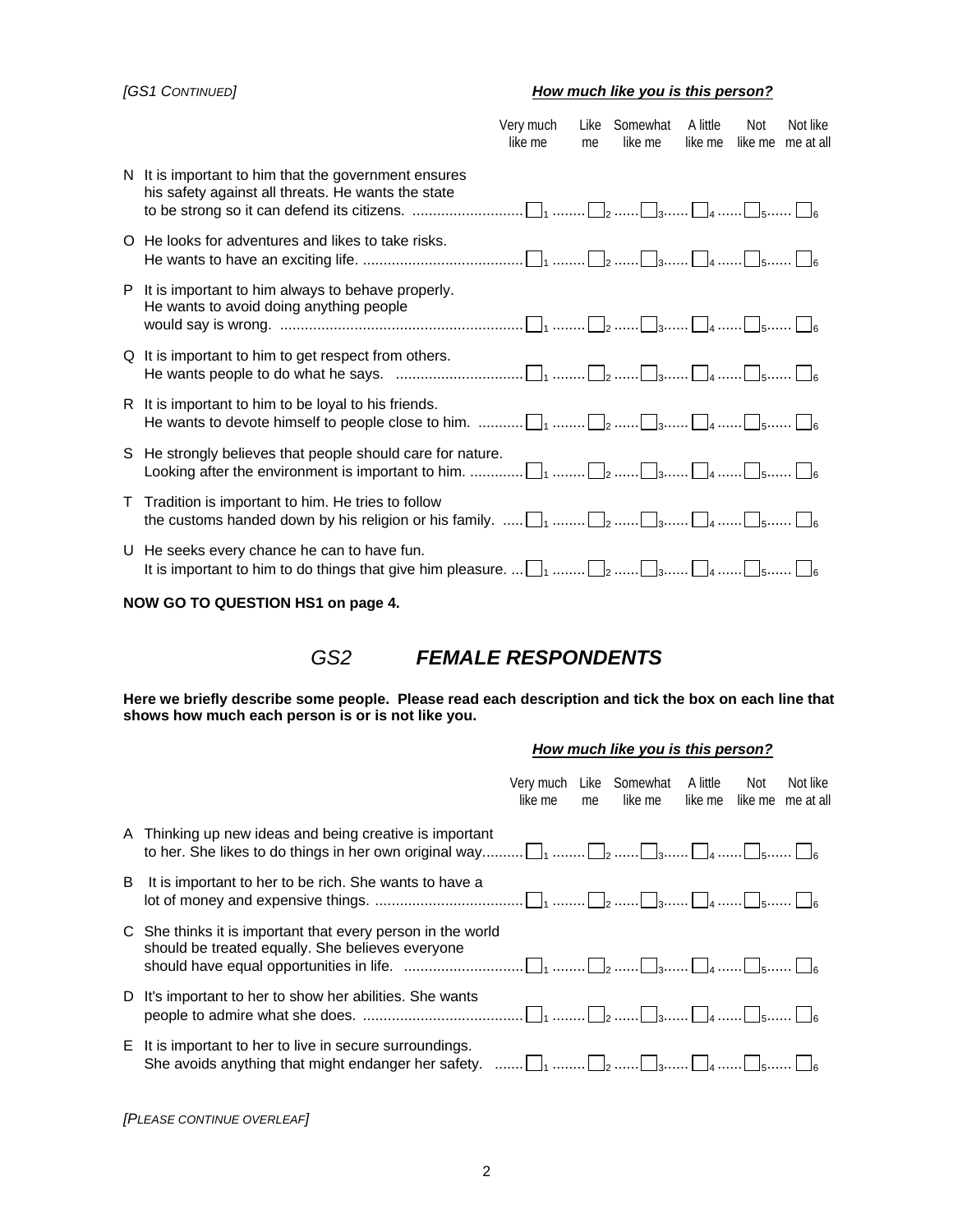### *[GS2 CONTINUED] How much like you is this person?*

|              |                                                                                                                                                                                                                                               | Very much<br>like me | me | Like Somewhat<br>like me | A little<br>like me | <b>Not</b> | Not like<br>like me me at all |
|--------------|-----------------------------------------------------------------------------------------------------------------------------------------------------------------------------------------------------------------------------------------------|----------------------|----|--------------------------|---------------------|------------|-------------------------------|
|              | F She likes surprises and is always looking for new<br>things to do. She thinks it is important to do lots                                                                                                                                    |                      |    |                          |                     |            |                               |
|              | G She believes that people should do what they're told.<br>She thinks people should follow rules at all times,                                                                                                                                |                      |    |                          |                     |            |                               |
|              | H It is important to her to listen to people who are different<br>from her. Even when she disagrees with them, she still                                                                                                                      |                      |    |                          |                     |            |                               |
| $\mathbf{I}$ | It is important to her to be humble and modest.                                                                                                                                                                                               |                      |    |                          |                     |            |                               |
|              | J Having a good time is important to her.                                                                                                                                                                                                     |                      |    |                          |                     |            |                               |
|              | K It is important to her to make her own decisions<br>about what she does. She likes to be free and not                                                                                                                                       |                      |    |                          |                     |            |                               |
|              | L It's very important to her to help the people around her.<br>She wants to care for their well-being. $\ldots$ $\ldots$ $\ldots$ $\ldots$ $\ldots$ $\ldots$ $\ldots$ $\ldots$ $\ldots$ $\ldots$ $\ldots$ $\ldots$ $\ldots$ $\ldots$ $\ldots$ |                      |    |                          |                     |            |                               |
|              | M Being very successful is important to her. She hopes                                                                                                                                                                                        |                      |    |                          |                     |            |                               |
|              | N It is important to her that the government ensures<br>her safety against all threats. She wants the state                                                                                                                                   |                      |    |                          |                     |            |                               |
|              | O She looks for adventures and likes to take risks.                                                                                                                                                                                           |                      |    |                          |                     |            |                               |
|              | P It is important to her always to behave properly.<br>She wants to avoid doing anything people                                                                                                                                               |                      |    |                          |                     |            |                               |
|              | Q It is important to her to get respect from others.                                                                                                                                                                                          |                      |    |                          |                     |            |                               |
|              | R It is important to her to be loyal to her friends.                                                                                                                                                                                          |                      |    |                          |                     |            |                               |
| S            | She strongly believes that people should care for nature.                                                                                                                                                                                     |                      |    |                          |                     |            |                               |
|              | T Tradition is important to her. She tries to follow<br>the customs handed down by her religion or her family. $\Box_1$ $\Box_2$ $\Box_3$ $\Box_4$ $\Box_5$ $\Box_6$                                                                          |                      |    |                          |                     |            |                               |
|              | U She seeks every chance she can to have fun.<br>It is important to her to do things that give her pleasure $\Box_1$ $\Box_2$ $\Box_3$ $\Box_4$ $\Box_5$ $\Box_6$                                                                             |                      |    |                          |                     |            |                               |

### **NOW GO TO QUESTION HS1**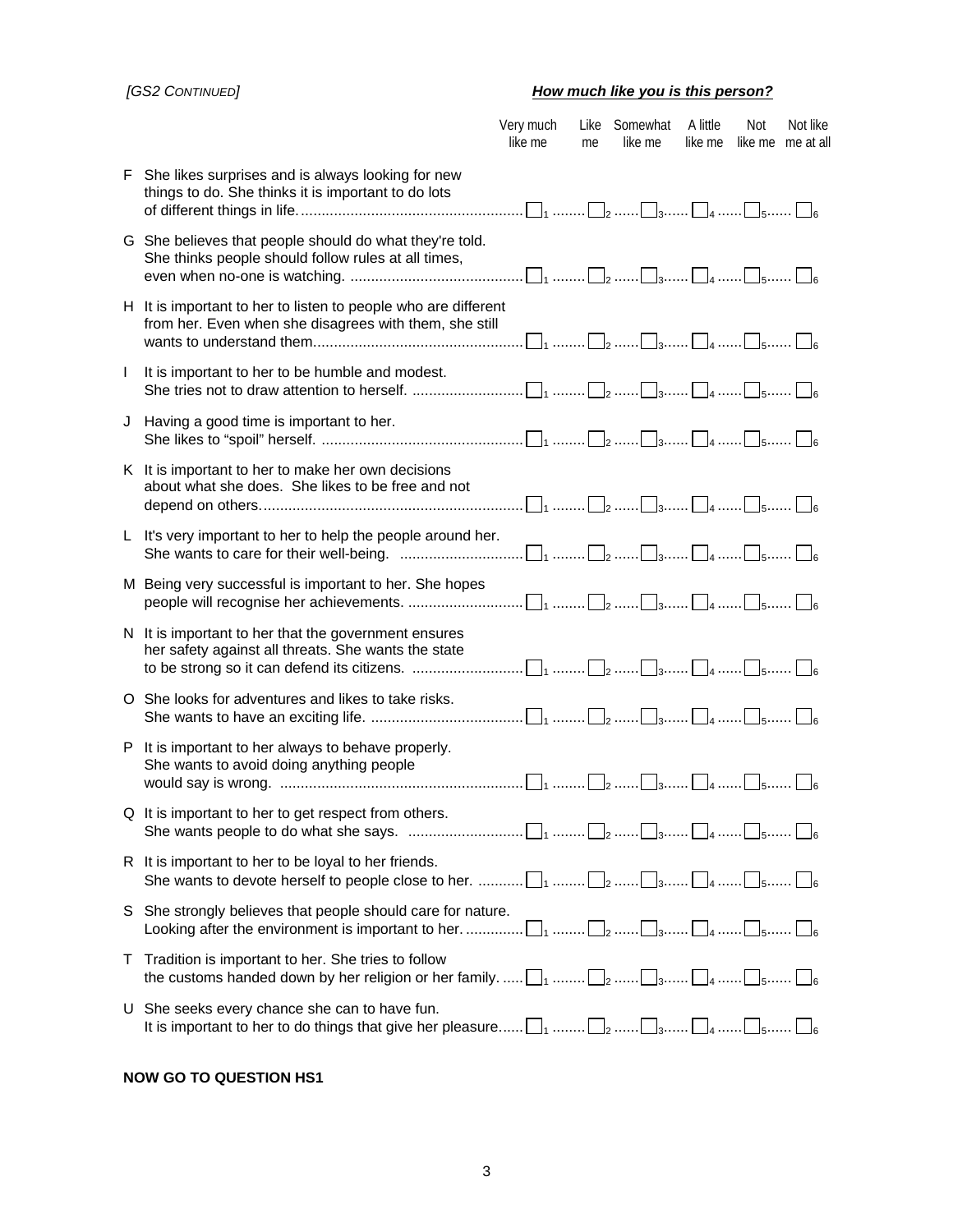### **HS1 EVERYONE SHOULD ANSWER THE QUESTIONS FROM HERE**

**To help us improve our questions in the future, here are some final questions on a range of different topics which are similar to previous ones. Please don't try to remember what you answered before but treat them as if they were completely new questions.** 

**Now some questions about people from other countries coming to live in Ireland. Please read each question and tick the box on each line that shows how much you agree or disagree with each statement.** 

|     |                                                                                                                                                | Agree<br>Strongly | Agree | Neither Agree<br>nor disagree | <b>Disagree</b> | <b>Disagree</b><br>Strongly |
|-----|------------------------------------------------------------------------------------------------------------------------------------------------|-------------------|-------|-------------------------------|-----------------|-----------------------------|
| HS1 | Ireland should allow more people of the<br>same race or ethnic group as most Irish people                                                      |                   |       |                               |                 |                             |
| HS2 | Ireland should allow more people of a different<br>race or ethnic group from most Irish people to                                              |                   |       |                               |                 |                             |
| HS3 | Ireland should allow more people from the<br>poorer countries outside Europe to come and                                                       |                   |       |                               |                 |                             |
| HS4 | It is generally bad for Ireland's economy that                                                                                                 |                   |       |                               |                 |                             |
| HS5 | Irish cultural life is generally undermined<br>by people coming to live here from other countries $\Box_1$ $\Box_2$ $\Box_3$ $\Box_4$ $\Box_5$ |                   |       |                               |                 |                             |
| HS6 | Ireland is made a worse place to live by people                                                                                                |                   |       |                               |                 |                             |

### **Next some questions about how you feel about yourself and your life.**

### **Please read each question and tick the box on each line that shows how much you agree or disagree with each statement**.

|     |                                                            | Agree<br>Strongly | Agree | Neither Agree<br>nor disagree | <b>Disagree</b> | Disagree<br>Strongly |
|-----|------------------------------------------------------------|-------------------|-------|-------------------------------|-----------------|----------------------|
|     |                                                            |                   |       |                               |                 |                      |
| HS8 | Most days I feel a sense of accomplishment                 |                   |       |                               |                 |                      |
|     |                                                            |                   |       |                               |                 |                      |
|     | HS101 generally feel that what I do in my life is valuable |                   |       |                               |                 |                      |
|     | HS11 There are people in my life who really care           |                   |       |                               |                 |                      |
|     |                                                            |                   |       |                               |                 |                      |

### PLEASE ENTER TODAY'S DATE: \_\_\_\_\_\_\_\_ / \_\_\_\_\_ / \_\_\_\_\_\_\_

 **DAY MONTH YEAR** 

**THANK YOU VERY MUCH FOR TAKING THE TIME TO COMPLETE THIS QUESTIONNAIRE. PLEASE RETURN IT AS INSTRUCTED.**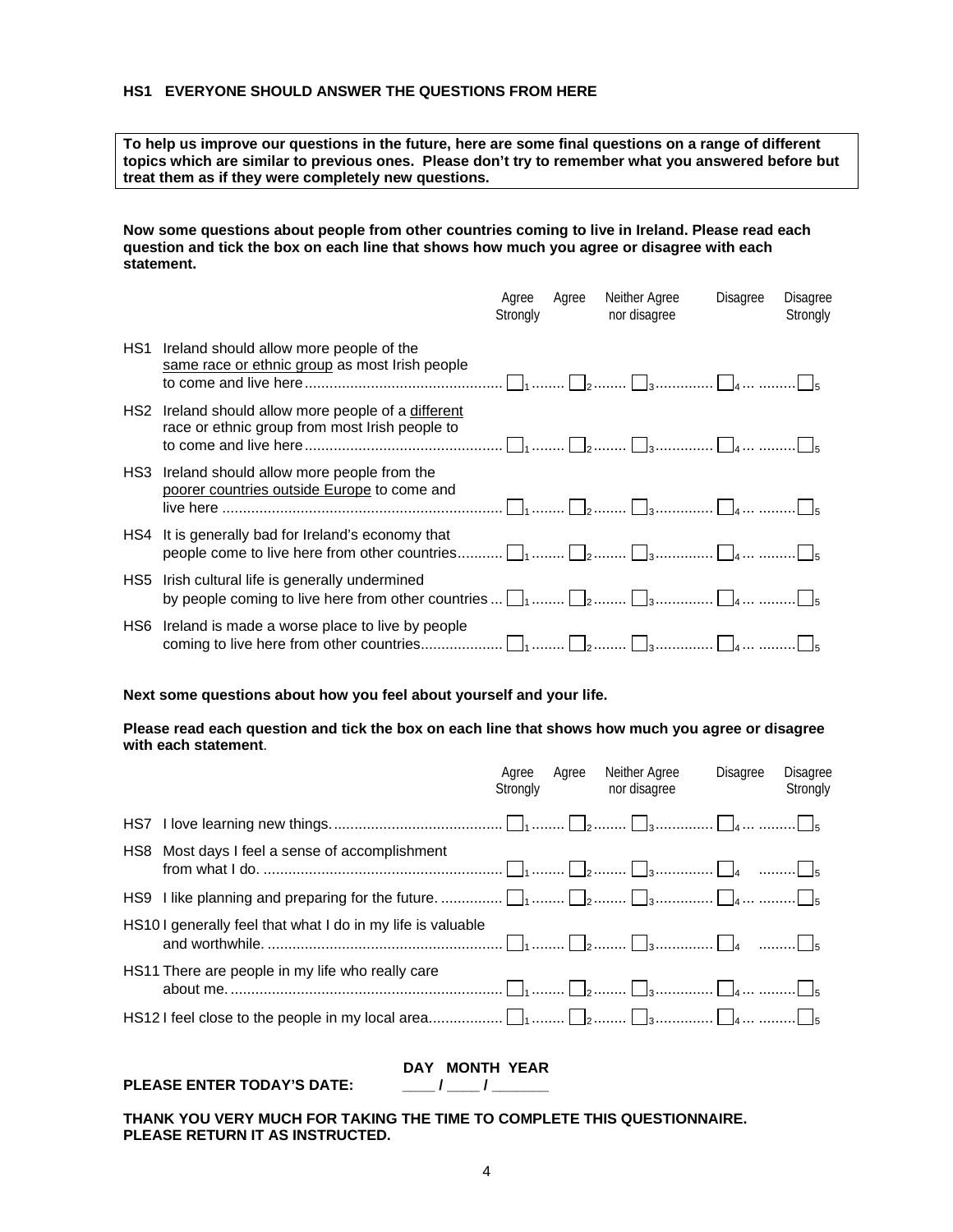





## *European Social Survey 2006, Supplement B*

| <b>Cluster Number:</b> |  | Respondent Number: |  | Group Number: |  |
|------------------------|--|--------------------|--|---------------|--|
|                        |  |                    |  |               |  |

**RESPONDENT: IF YOU ARE MALE, ANSWER GS1. IF YOU ARE FEMALE, ANSWER GS2 on page 2.** 

## *GS1 Male Respondents*

**Here we briefly describe some people. Please read each description and tick the box on each line that shows how much each person is or is not like you.** 

### *How much like you is this person?*

|              |                                                                                                                                                                         | Very much<br>like me | me | Like Somewhat<br>like me | A little<br>like me | Not | Not like<br>like me me at all |
|--------------|-------------------------------------------------------------------------------------------------------------------------------------------------------------------------|----------------------|----|--------------------------|---------------------|-----|-------------------------------|
|              | A Thinking up new ideas and being creative is important<br>to him. He likes to do things in his own original way. $\Box_1$ $\Box_2$ $\Box_3$ $\Box_4$ $\Box_5$ $\Box_6$ |                      |    |                          |                     |     |                               |
| В            | It is important to him to be rich. He wants to have a lot                                                                                                               |                      |    |                          |                     |     |                               |
|              | C He thinks it is important that every person in the<br>world should be treated equally. He believes everyone                                                           |                      |    |                          |                     |     |                               |
| D.           | It's important to him to show his abilities.                                                                                                                            |                      |    |                          |                     |     |                               |
|              | E It is important to him to live in secure surroundings.<br>He avoids anything that might endanger his safety. $\Box_1$ $\Box_2$ $\Box_3$ $\Box_4$ $\Box_5$ $\Box_6$    |                      |    |                          |                     |     |                               |
| F.           | He likes surprises and is always looking for new things<br>to do. He thinks it is important to do lots of different                                                     |                      |    |                          |                     |     |                               |
|              | G He believes that people should do what they're told.<br>He thinks people should follow rules at all times,                                                            |                      |    |                          |                     |     |                               |
|              | H It is important to him to listen to people who are different<br>from him. Even when he disagrees with them, he still                                                  |                      |    |                          |                     |     |                               |
| $\mathbf{I}$ | It is important to him to be humble and modest.                                                                                                                         |                      |    |                          |                     |     |                               |
|              | J Having a good time is important to him.                                                                                                                               |                      |    |                          |                     |     |                               |
|              | K It is important to him to make his own decisions about<br>what he does. He likes to be free and not depend                                                            |                      |    |                          |                     |     |                               |
|              | L It's very important to him to help the people around him.                                                                                                             |                      |    |                          |                     |     |                               |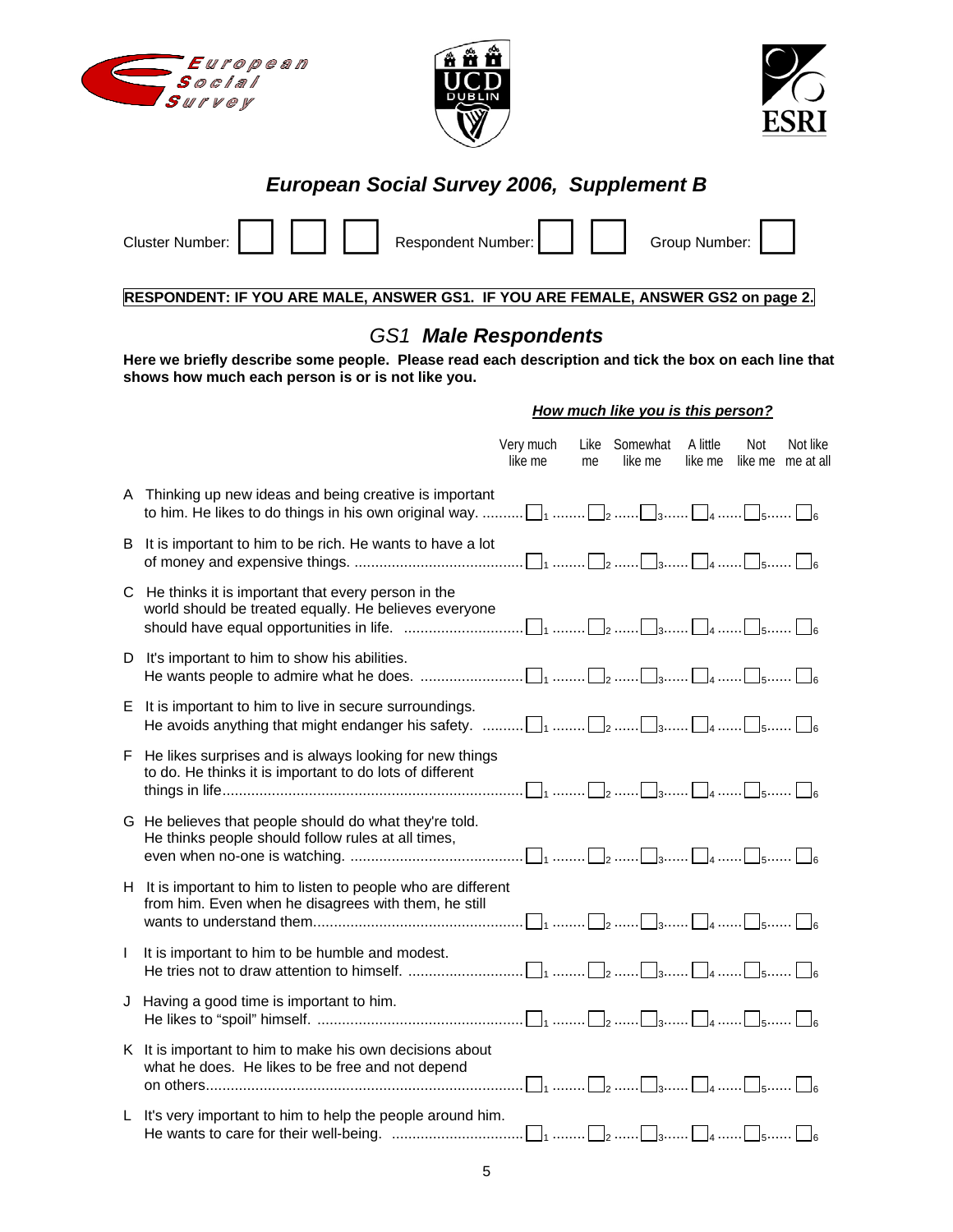*[PLEASE CONTINUE OVERLEAF] [GS1 CONTINUED] How much like you is this person?*

| How much like you is this person? |  |
|-----------------------------------|--|
|-----------------------------------|--|

|                                                                                                                                                                                                                                             | Very much<br>like me | me | Like Somewhat<br>like me | A little<br>like me | Not<br>like me | Not like<br>me at all |
|---------------------------------------------------------------------------------------------------------------------------------------------------------------------------------------------------------------------------------------------|----------------------|----|--------------------------|---------------------|----------------|-----------------------|
| M Being very successful is important to him. He hopes                                                                                                                                                                                       |                      |    |                          |                     |                |                       |
| N It is important to him that the government ensures<br>his safety against all threats. He wants the state                                                                                                                                  |                      |    |                          |                     |                |                       |
| O He looks for adventures and likes to take risks.                                                                                                                                                                                          |                      |    |                          |                     |                |                       |
| P It is important to him always to behave properly.<br>He wants to avoid doing anything people                                                                                                                                              |                      |    |                          |                     |                |                       |
| Q It is important to him to get respect from others.<br>He wants people to do what he says. $\ldots$ $\ldots$ $\ldots$ $\ldots$ $\ldots$ $\ldots$ $\ldots$ $\ldots$ $\ldots$ $\ldots$ $\ldots$ $\ldots$ $\ldots$ $\ldots$ $\ldots$ $\ldots$ |                      |    |                          |                     |                |                       |
| R It is important to him to be loyal to his friends.                                                                                                                                                                                        |                      |    |                          |                     |                |                       |
| S He strongly believes that people should care for nature.                                                                                                                                                                                  |                      |    |                          |                     |                |                       |
| T Tradition is important to him. He tries to follow<br>the customs handed down by his religion or his family. $\ldots$ $\Box_1$ $\ldots$ $\Box_2$ $\ldots$ $\Box_3$ $\ldots$ $\Box_4$ $\ldots$ $\Box_5$ $\ldots$ $\Box_6$                   |                      |    |                          |                     |                |                       |
| U He seeks every chance he can to have fun.                                                                                                                                                                                                 |                      |    |                          |                     |                |                       |

**NOW GO TO QUESTION HS13 on page 4.** 

### *GS2 FEMALE RESPONDENTS*

**Here we briefly describe some people. Please read each description and tick the box on each line that shows how much each person is or is not like you.** 

|  | How much like you is this person? |
|--|-----------------------------------|
|  |                                   |

|    |                                                                                                                 | like me | me | Very much Like Somewhat A little<br>like me | Not | Not like<br>like me like me me at all |
|----|-----------------------------------------------------------------------------------------------------------------|---------|----|---------------------------------------------|-----|---------------------------------------|
|    | A Thinking up new ideas and being creative is important                                                         |         |    |                                             |     |                                       |
| B  | It is important to her to be rich. She wants to have a                                                          |         |    |                                             |     |                                       |
|    | C She thinks it is important that every person in the world<br>should be treated equally. She believes everyone |         |    |                                             |     |                                       |
| D. | It's important to her to show her abilities. She wants                                                          |         |    |                                             |     |                                       |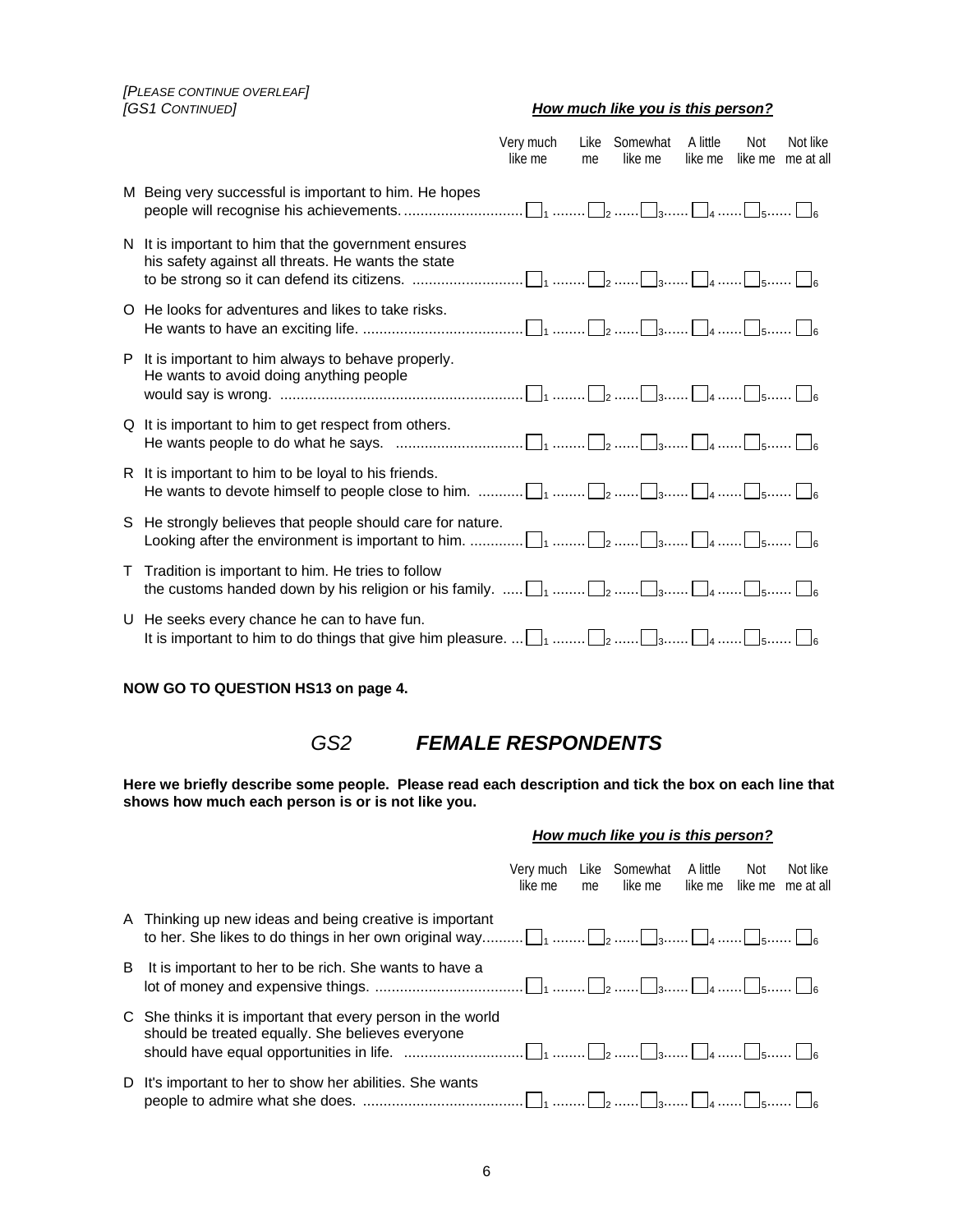*[PLEASE CONTINUE OVERLEAF] [GS2 CONTINUED]*

 *How much like you is this person?*

|              |                                                                                                                                                                                                                                | Very much<br>like me | Like<br>me | Somewhat<br>like me | A little<br>like me | Not | Not like<br>like me me at all |
|--------------|--------------------------------------------------------------------------------------------------------------------------------------------------------------------------------------------------------------------------------|----------------------|------------|---------------------|---------------------|-----|-------------------------------|
|              | E It is important to her to live in secure surroundings.<br>She avoids anything that might endanger her safety. $\ldots \ldots \square_1 \ldots \square_2 \ldots \square_3 \ldots \square_4 \ldots \square_5 \ldots \square_6$ |                      |            |                     |                     |     |                               |
| F.           | She likes surprises and is always looking for new<br>things to do. She thinks it is important to do lots                                                                                                                       |                      |            |                     |                     |     |                               |
|              | G She believes that people should do what they're told.<br>She thinks people should follow rules at all times,                                                                                                                 |                      |            |                     |                     |     |                               |
|              | H It is important to her to listen to people who are different<br>from her. Even when she disagrees with them, she still                                                                                                       |                      |            |                     |                     |     |                               |
| $\mathbf{I}$ | It is important to her to be humble and modest.                                                                                                                                                                                |                      |            |                     |                     |     |                               |
|              | J Having a good time is important to her.                                                                                                                                                                                      |                      |            |                     |                     |     |                               |
|              | K It is important to her to make her own decisions<br>about what she does. She likes to be free and not                                                                                                                        |                      |            |                     |                     |     |                               |
|              | L It's very important to her to help the people around her.<br>She wants to care for their well-being. $\ldots$ $\ldots$ $\ldots$ $\ldots$ $\ldots$ $\ldots$ $\ldots$ $\ldots$ $\ldots$ $\ldots$ $\ldots$ $\ldots$             |                      |            |                     |                     |     |                               |
|              | M Being very successful is important to her. She hopes                                                                                                                                                                         |                      |            |                     |                     |     |                               |
|              | N It is important to her that the government ensures<br>her safety against all threats. She wants the state                                                                                                                    |                      |            |                     |                     |     |                               |
|              | O She looks for adventures and likes to take risks.                                                                                                                                                                            |                      |            |                     |                     |     |                               |
|              | P It is important to her always to behave properly.<br>She wants to avoid doing anything people                                                                                                                                |                      |            |                     |                     |     |                               |
|              | Q It is important to her to get respect from others.<br>She wants people to do what she says. $\ldots$ $\ldots$ $\ldots$ $\ldots$ $\ldots$ $\ldots$ $\ldots$ $\ldots$ $\ldots$ $\ldots$ $\ldots$ $\ldots$                      |                      |            |                     |                     |     |                               |
|              | R It is important to her to be loyal to her friends.                                                                                                                                                                           |                      |            |                     |                     |     |                               |
|              | S She strongly believes that people should care for nature.                                                                                                                                                                    |                      |            |                     |                     |     |                               |
| Τ            | Tradition is important to her. She tries to follow<br>the customs handed down by her religion or her family. $\Box_1$ $\Box_2$ $\Box_3$ $\Box_4$ $\Box_5$ $\Box_6$                                                             |                      |            |                     |                     |     |                               |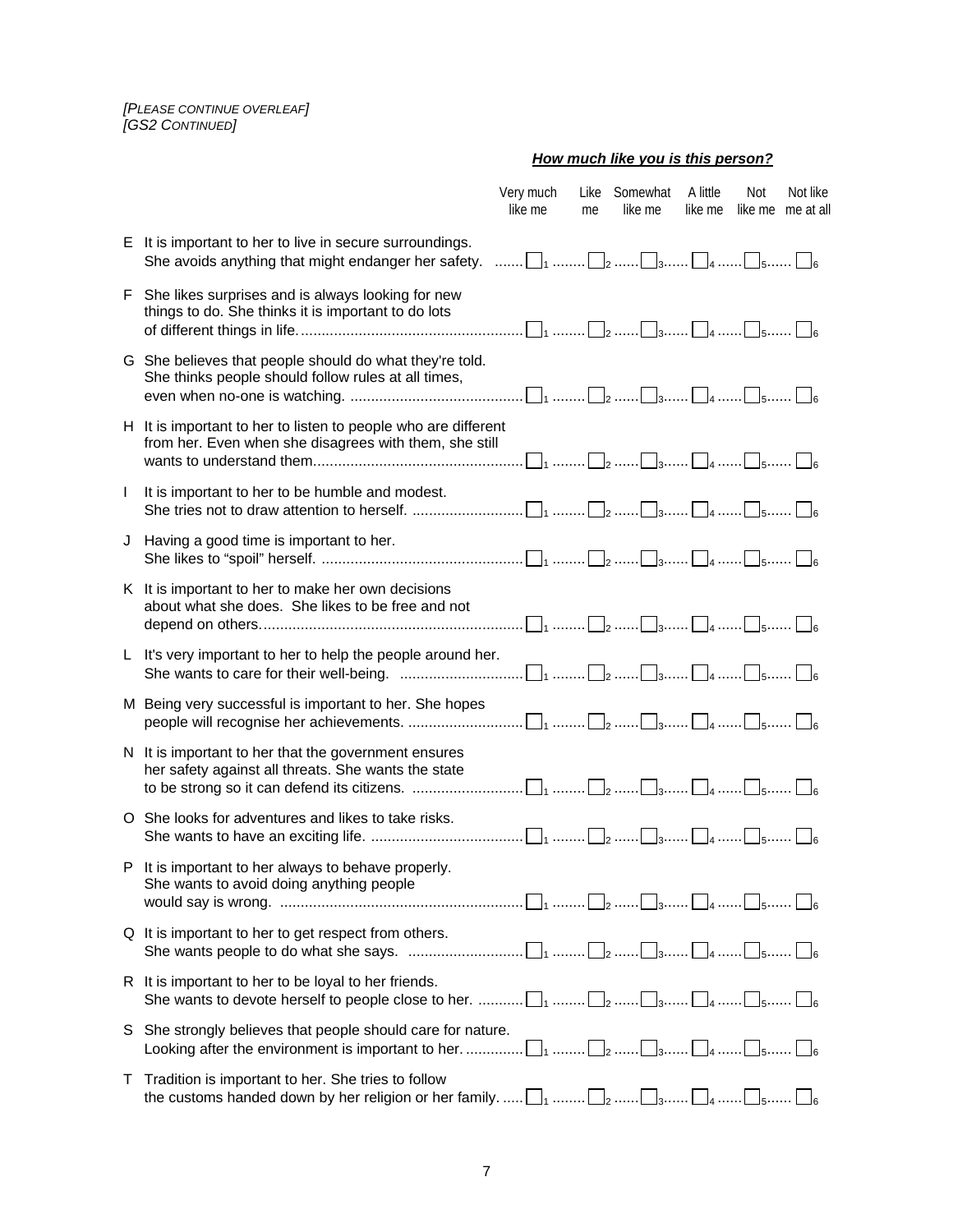| U She seeks every chance she can to have fun.                                                           |
|---------------------------------------------------------------------------------------------------------|
| It is important to her to do things that give her pleasure $\Box_1$ $\Box_2$ $\Box_4$ $\Box_5$ $\Box_6$ |

### **NOW GO TO QUESTION HS13 EVERYONE SHOULD ANSWER THE QUESTIONS FROM HERE**

**To help us improve our questions in the future, here are some final questions on a range of different topics which are similar to previous ones. Please don't try to remember what you answered before but treat them as if they were completely new questions.** 

**Now some questions about people from other countries coming to live in Ireland.** 

|                                                                                                          |                                        | Ireland's policy should be to |                |               |  |  |
|----------------------------------------------------------------------------------------------------------|----------------------------------------|-------------------------------|----------------|---------------|--|--|
| Please tick one box.                                                                                     | Allow many<br>to come and<br>live here | Allow<br>some                 | Allow<br>a few | Allow<br>none |  |  |
| HS13 To what extent do you think Ireland should allow<br>people of the same race or ethnic group as most |                                        |                               |                |               |  |  |
| HS14 How about people of a different race or ethnic                                                      |                                        |                               |                |               |  |  |
| HS15 How about people from the poorer countries                                                          |                                        |                               |                |               |  |  |

HS16 **How much do you agree or disagree that it is generally bad for Ireland's economy that people come to live here from other countries?** 

| Disagree | Please tick one box | Aaree    |  |
|----------|---------------------|----------|--|
| strongly |                     | strongly |  |
|          |                     |          |  |

HS17 **And how much do you agree or disagree that Ireland ´s cultural life is generally undermined by people coming to live here from other countries?**

| Disagree<br>strongly                                                                                                             | Please tick one box | Agree<br>strongly |  |  |  |  |
|----------------------------------------------------------------------------------------------------------------------------------|---------------------|-------------------|--|--|--|--|
|                                                                                                                                  |                     |                   |  |  |  |  |
| HS18 How much do you agree or disagree that Ireland is made a worse place to live by people coming<br>here from other countries? |                     |                   |  |  |  |  |
| Disagree<br>strongly                                                                                                             | Please tick one box | Agree<br>strongly |  |  |  |  |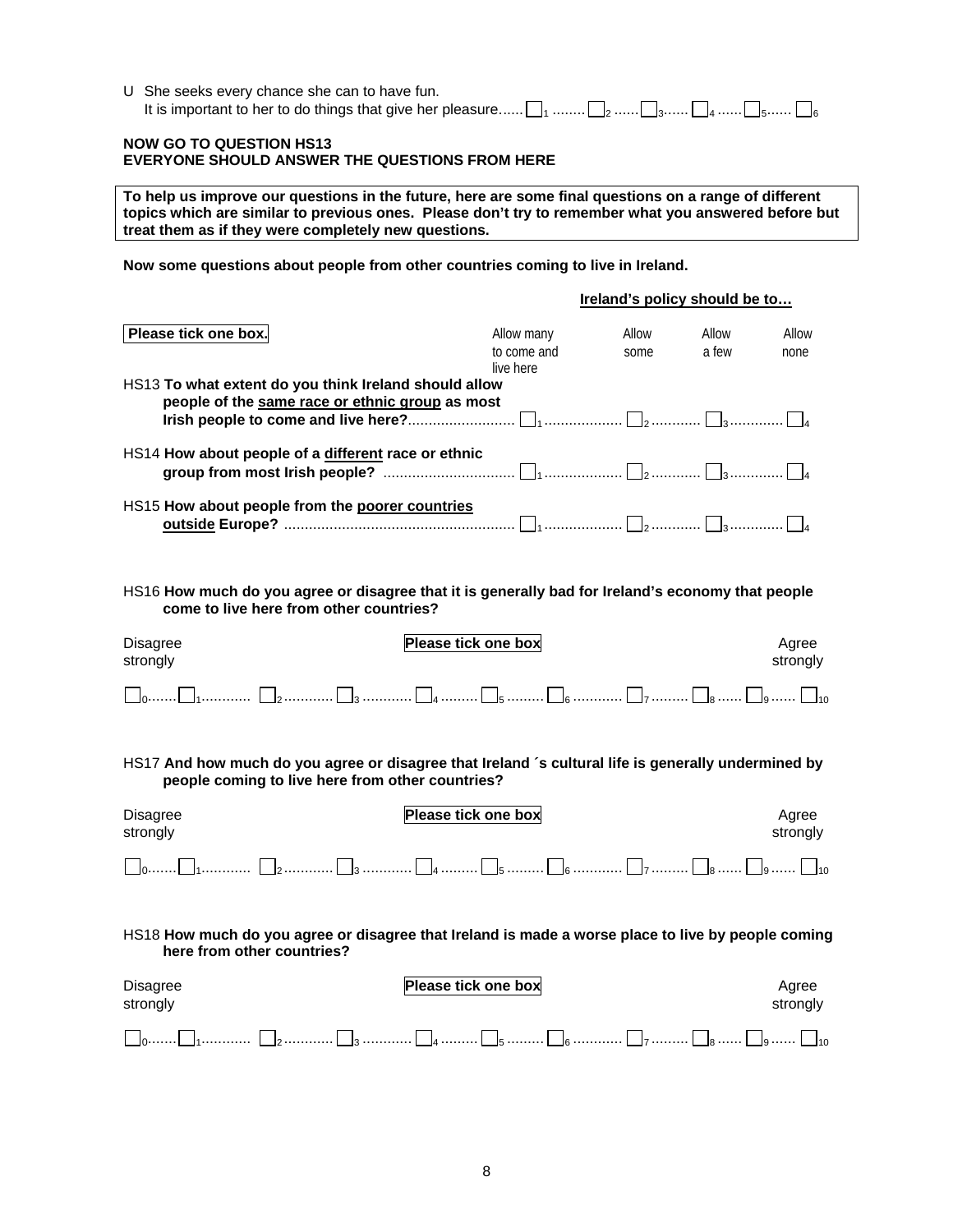**And now some questions about how you feel about yourself and your life. Please indicate to what extent each of the following statements applies to you.** 

| HS19 'I love learning new things'                                                          |                     |                                        |                                  |  |  |  |  |  |
|--------------------------------------------------------------------------------------------|---------------------|----------------------------------------|----------------------------------|--|--|--|--|--|
| Not at all                                                                                 | Please tick one box |                                        | Very much                        |  |  |  |  |  |
|                                                                                            |                     |                                        |                                  |  |  |  |  |  |
| HS20 'Most days I feel a sense of accomplishment from what I do'                           |                     |                                        |                                  |  |  |  |  |  |
| Not at all                                                                                 | Please tick one box |                                        | Very much                        |  |  |  |  |  |
|                                                                                            |                     |                                        |                                  |  |  |  |  |  |
|                                                                                            |                     |                                        |                                  |  |  |  |  |  |
| HS21 'I like planning and preparing for the future'                                        |                     |                                        |                                  |  |  |  |  |  |
| Not at all                                                                                 | Please tick one box |                                        | Very much                        |  |  |  |  |  |
| コ0……□」………… □2………… □3 ………… □4 ……… □ <sub>5</sub> ……… □6 ………… □7 ……… □8 …… □9…… □10          |                     |                                        |                                  |  |  |  |  |  |
| Please indicate to what extent you agree or disagree with each of the following statements |                     |                                        |                                  |  |  |  |  |  |
| Please tick one box                                                                        | Agree<br>Strongly   | Neither Disagree<br>Agree<br>nor agree | Disagree<br>Disagree<br>Strongly |  |  |  |  |  |
| HS22 'I generally feel that what I do in my life is                                        |                     |                                        |                                  |  |  |  |  |  |
| HS23 'There are people in my life who really                                               |                     |                                        |                                  |  |  |  |  |  |
|                                                                                            |                     |                                        |                                  |  |  |  |  |  |
|                                                                                            | DAY MONTH YEAR      |                                        |                                  |  |  |  |  |  |

**THANK YOU VERY MUCH FOR TAKING THE TIME TO COMPLETE THIS QUESTIONNAIRE. PLEASE RETURN IT AS INSTRUCTED.** 

**PLEASE ENTER TODAY'S DATE: \_\_\_\_ / \_\_\_\_ / \_\_\_\_\_\_\_**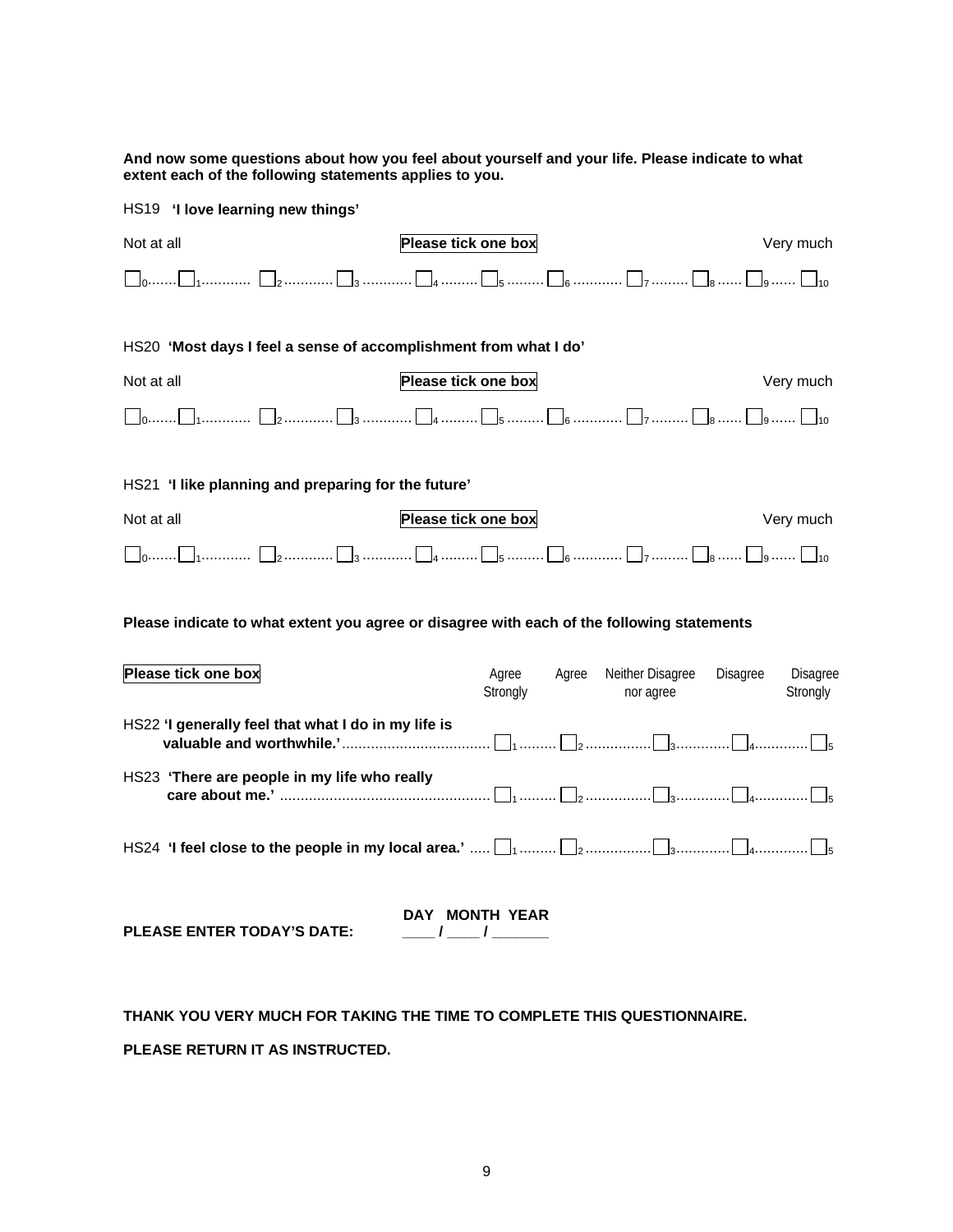





# *European Social Survey 2006, Supplement C*

|              | Respondent Number:<br><b>Cluster Number:</b>                                                                                                                                                                                |                      |            |                                   | Group Number:       |     |                               |
|--------------|-----------------------------------------------------------------------------------------------------------------------------------------------------------------------------------------------------------------------------|----------------------|------------|-----------------------------------|---------------------|-----|-------------------------------|
|              | RESPONDENT: IF YOU ARE MALE, ANSWER GS1. IF YOU ARE FEMALE, ANSWER GS2 on page 2.                                                                                                                                           |                      |            |                                   |                     |     |                               |
|              | <b>GS1 Male Respondents</b>                                                                                                                                                                                                 |                      |            |                                   |                     |     |                               |
|              | Here we briefly describe some people. Please read each description and tick the box on each line that<br>shows how much each person is or is not like you.                                                                  |                      |            |                                   |                     |     |                               |
|              |                                                                                                                                                                                                                             |                      |            | How much like you is this person? |                     |     |                               |
|              |                                                                                                                                                                                                                             | Very much<br>like me | Like<br>me | Somewhat<br>like me               | A little<br>like me | Not | Not like<br>like me me at all |
|              | A Thinking up new ideas and being creative is important                                                                                                                                                                     |                      |            |                                   |                     |     |                               |
|              | B It is important to him to be rich. He wants to have a lot                                                                                                                                                                 |                      |            |                                   |                     |     |                               |
|              | C He thinks it is important that every person in the<br>world should be treated equally. He believes everyone                                                                                                               |                      |            |                                   |                     |     |                               |
|              | D It's important to him to show his abilities.                                                                                                                                                                              |                      |            |                                   |                     |     |                               |
| Е.           | It is important to him to live in secure surroundings.<br>He avoids anything that might endanger his safety. $\ldots \ldots \square_1 \ldots \square_2 \ldots \square_3 \ldots \square_4 \ldots \square_5 \ldots \square_6$ |                      |            |                                   |                     |     |                               |
|              | F He likes surprises and is always looking for new things<br>to do. He thinks it is important to do lots of different                                                                                                       |                      |            |                                   |                     |     |                               |
|              | G He believes that people should do what they're told.<br>He thinks people should follow rules at all times,                                                                                                                |                      |            |                                   |                     |     |                               |
|              | H It is important to him to listen to people who are different<br>from him. Even when he disagrees with them, he still                                                                                                      |                      |            |                                   |                     |     |                               |
| $\mathbf{I}$ | It is important to him to be humble and modest.                                                                                                                                                                             |                      |            |                                   |                     |     |                               |
| J            | Having a good time is important to him.                                                                                                                                                                                     |                      |            |                                   |                     |     |                               |
|              | K It is important to him to make his own decisions about<br>what he does. He likes to be free and not depend                                                                                                                |                      |            |                                   |                     |     |                               |
|              | L It's very important to him to help the people around him.<br>[Please continue overleaf]                                                                                                                                   |                      |            |                                   |                     |     |                               |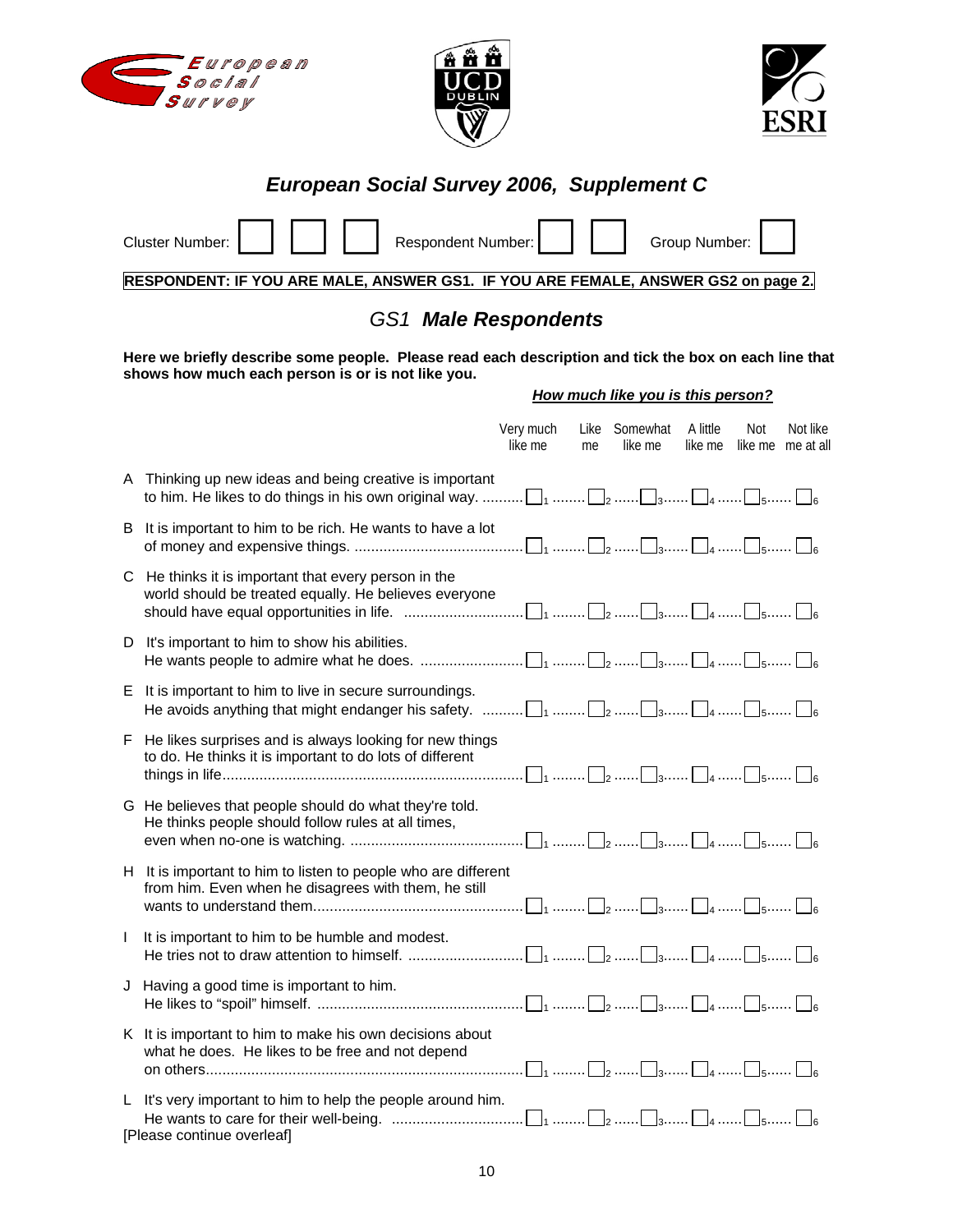### [GS1 Continued] **How much like you is this person?**

|                                                                                                            | like me | me                                                                      | like me | A little<br>like me | Not      | Not like<br>like me me at all                                                                                                                                                                                                                                                                                                                                                                                                       |
|------------------------------------------------------------------------------------------------------------|---------|-------------------------------------------------------------------------|---------|---------------------|----------|-------------------------------------------------------------------------------------------------------------------------------------------------------------------------------------------------------------------------------------------------------------------------------------------------------------------------------------------------------------------------------------------------------------------------------------|
| M Being very successful is important to him. He hopes                                                      |         |                                                                         |         |                     |          |                                                                                                                                                                                                                                                                                                                                                                                                                                     |
| N It is important to him that the government ensures<br>his safety against all threats. He wants the state |         |                                                                         |         |                     |          |                                                                                                                                                                                                                                                                                                                                                                                                                                     |
| O He looks for adventures and likes to take risks.                                                         |         |                                                                         |         |                     |          |                                                                                                                                                                                                                                                                                                                                                                                                                                     |
| It is important to him always to behave properly.<br>P.<br>He wants to avoid doing anything people         |         |                                                                         |         |                     |          |                                                                                                                                                                                                                                                                                                                                                                                                                                     |
| Q It is important to him to get respect from others.                                                       |         |                                                                         |         |                     |          |                                                                                                                                                                                                                                                                                                                                                                                                                                     |
| R It is important to him to be loyal to his friends.                                                       |         |                                                                         |         |                     |          |                                                                                                                                                                                                                                                                                                                                                                                                                                     |
|                                                                                                            |         |                                                                         |         |                     |          |                                                                                                                                                                                                                                                                                                                                                                                                                                     |
| T Tradition is important to him. He tries to follow                                                        |         |                                                                         |         |                     |          |                                                                                                                                                                                                                                                                                                                                                                                                                                     |
| U He seeks every chance he can to have fun.                                                                |         |                                                                         |         |                     |          |                                                                                                                                                                                                                                                                                                                                                                                                                                     |
|                                                                                                            |         | Very much<br>S He strongly believes that people should care for nature. |         | Like                | Somewhat | He wants people to do what he says. $\ldots$ $\ldots$ $\ldots$ $\ldots$ $\ldots$ $\ldots$ $\ldots$ $\ldots$ $\ldots$ $\ldots$ $\ldots$ $\ldots$ $\ldots$ $\ldots$ $\ldots$ $\ldots$<br>the customs handed down by his religion or his family. $\ldots$ . $\Box_1$ $\Box_2$ $\Box_3$ $\Box_4$ $\Box_5$ $\Box_6$<br>It is important to him to do things that give him pleasure. $\Box_1$ $\Box_2$ $\Box_3$ $\Box_4$ $\Box_5$ $\Box_6$ |

**NOW GO TO QUESTION HS25 on page 4** 

*GS2 FEMALE RESPONDENTS* 

**Here we briefly describe some people. Please read each description and tick the box on each line that shows how much each person is or is not like you.** 

### *How much like you is this person?*

|    |                                                                                                                                                                                                                                                                                                                      | like me | me. | Very much Like Somewhat A little<br>like me | – Not<br>like me like me | Not like<br>me at all |
|----|----------------------------------------------------------------------------------------------------------------------------------------------------------------------------------------------------------------------------------------------------------------------------------------------------------------------|---------|-----|---------------------------------------------|--------------------------|-----------------------|
|    | A Thinking up new ideas and being creative is important                                                                                                                                                                                                                                                              |         |     |                                             |                          |                       |
| B. | It is important to her to be rich. She wants to have a                                                                                                                                                                                                                                                               |         |     |                                             |                          |                       |
|    | C She thinks it is important that every person in the world<br>should be treated equally. She believes everyone<br>should have equal opportunities in life. $\ldots$ $\ldots$ $\ldots$ $\ldots$ $\ldots$ $\ldots$ $\ldots$ $\ldots$ $\ldots$ $\ldots$ $\ldots$ $\ldots$ $\ldots$ $\ldots$ $\ldots$ $\ldots$ $\ldots$ |         |     |                                             |                          |                       |
| D. | It's important to her to show her abilities. She wants                                                                                                                                                                                                                                                               |         |     |                                             |                          |                       |

*[PLEASE CONTINUE OVERLEAF]*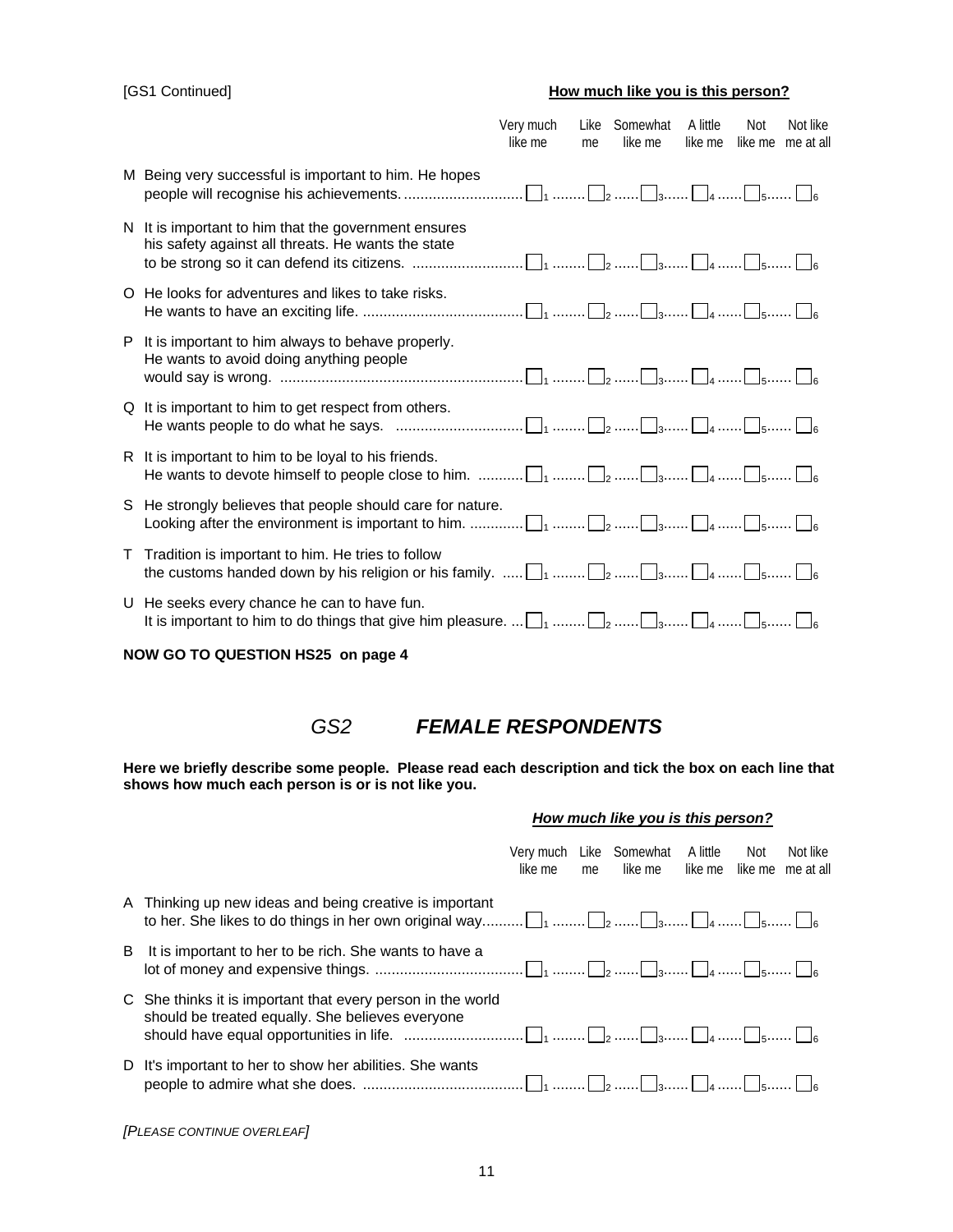### *[GS2 CONTINUED]*

### *How much like you is this person?*

|    |                                                                                                                                                                                                                                | Very much<br>like me | me | Like Somewhat<br>like me | A little<br>like me | Not | Not like<br>like me me at all |
|----|--------------------------------------------------------------------------------------------------------------------------------------------------------------------------------------------------------------------------------|----------------------|----|--------------------------|---------------------|-----|-------------------------------|
|    | E It is important to her to live in secure surroundings.<br>She avoids anything that might endanger her safety. $\ldots \ldots \square_1 \ldots \square_2 \ldots \square_3 \ldots \square_4 \ldots \square_5 \ldots \square_6$ |                      |    |                          |                     |     |                               |
| F. | She likes surprises and is always looking for new<br>things to do. She thinks it is important to do lots                                                                                                                       |                      |    |                          |                     |     |                               |
|    | G She believes that people should do what they're told.<br>She thinks people should follow rules at all times,                                                                                                                 |                      |    |                          |                     |     |                               |
|    | H It is important to her to listen to people who are different<br>from her. Even when she disagrees with them, she still                                                                                                       |                      |    |                          |                     |     |                               |
| I. | It is important to her to be humble and modest.                                                                                                                                                                                |                      |    |                          |                     |     |                               |
|    | J Having a good time is important to her.                                                                                                                                                                                      |                      |    |                          |                     |     |                               |
|    | K It is important to her to make her own decisions<br>about what she does. She likes to be free and not                                                                                                                        |                      |    |                          |                     |     |                               |
|    | L It's very important to her to help the people around her.                                                                                                                                                                    |                      |    |                          |                     |     |                               |
|    | M Being very successful is important to her. She hopes                                                                                                                                                                         |                      |    |                          |                     |     |                               |
|    | N It is important to her that the government ensures<br>her safety against all threats. She wants the state                                                                                                                    |                      |    |                          |                     |     |                               |
|    | O She looks for adventures and likes to take risks.                                                                                                                                                                            |                      |    |                          |                     |     |                               |
|    | P It is important to her always to behave properly.<br>She wants to avoid doing anything people                                                                                                                                |                      |    |                          |                     |     |                               |
|    | Q It is important to her to get respect from others.                                                                                                                                                                           |                      |    |                          |                     |     |                               |
|    | R It is important to her to be loyal to her friends.                                                                                                                                                                           |                      |    |                          |                     |     |                               |
| S. | She strongly believes that people should care for nature.                                                                                                                                                                      |                      |    |                          |                     |     |                               |
|    | T Tradition is important to her. She tries to follow<br>the customs handed down by her religion or her family. $\Box_1$ $\Box_2$ $\Box_3$ $\Box_4$ $\Box_5$ $\Box_6$                                                           |                      |    |                          |                     |     |                               |
|    | U She seeks every chance she can to have fun.<br>It is important to her to do things that give her pleasure $\Box_1$ $\Box_2$ $\Box_3$ $\Box_4$ $\Box_5$ $\Box_6$                                                              |                      |    |                          |                     |     |                               |

### **NOW GO TO QUESTION HS25**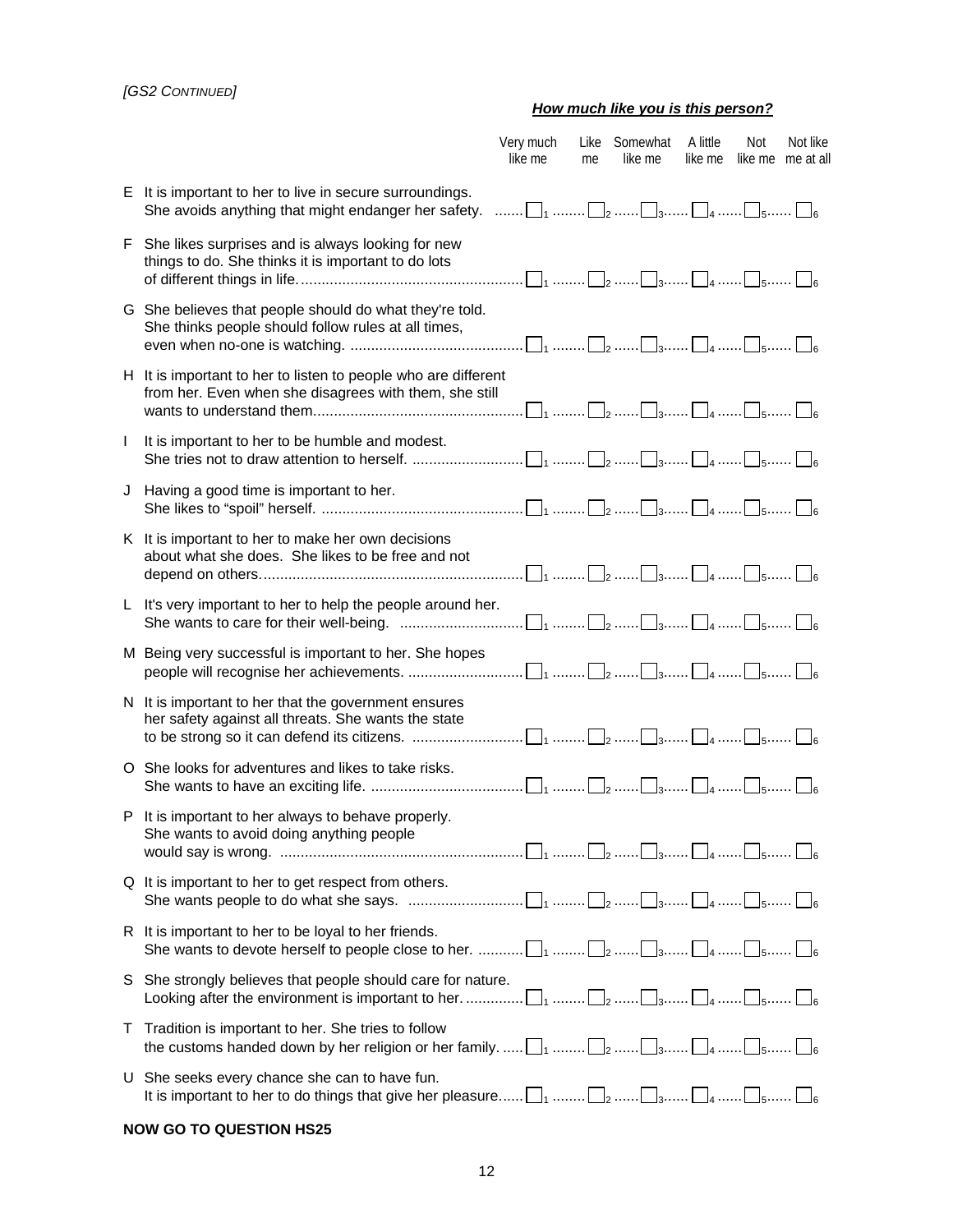#### **EVERYONE SHOULD ANSWER THE QUESTIONS FROM HERE**

**To help us improve our questions in the future, here are some final questions on a range of different topics which are similar to previous ones. Please don't try to remember what you answered before but treat them as if they were completely new questions.** 

**Now some questions about people from other countries coming to live in Ireland. Please read each question and tick the box on each line that shows how much you agree or disagree with each of the following statements.**

| <b>Disagree</b><br>strongly                                                                                                                                                    | Agree<br>strongly |
|--------------------------------------------------------------------------------------------------------------------------------------------------------------------------------|-------------------|
| HS25 Ireland should allow more people of the<br>same race or ethnic group as most                                                                                              |                   |
| HS26 Ireland should allow more people of a<br>different race or ethnic group from most                                                                                         |                   |
| HS27 Ireland should allow more people from<br>the poorer countries outside Europe to                                                                                           |                   |
| HS28 It is generally bad for Ireland's economy that<br>people come to live here from other countries $\Box_0$ $\Box_1$ $\Box_2$ $\Box_3$ $\Box_5$ $\Box_6$ $\Box_7$            |                   |
| HS29 Irish cultural life is generally undermined by<br>people coming to live here from other countries $\Box_0$ $\Box_1$ $\Box_2$ $\Box_3$ $\Box_4$ $\Box_5$ $\Box_6$ $\Box_7$ |                   |
| HS30 Ireland is made a worse place to live by people                                                                                                                           |                   |

**And now some questions about how you feel about yourself and your life. Please indicate the extent to which you agree or disagree with each of the following statements.** 

**HS31 'I love learning new things.'** 

| <b>Disagree</b><br>strongly                                                 | Please tick one box | Agree<br>strongly |  |
|-----------------------------------------------------------------------------|---------------------|-------------------|--|
|                                                                             |                     |                   |  |
| 'Most days I feel a sense of accomplishment from what I do.'<br><b>HS32</b> |                     |                   |  |
| <b>Disagree</b><br>strongly                                                 | Please tick one box | Agree<br>strongly |  |
|                                                                             |                     |                   |  |
| HS33 'I like planning and preparing for the future'.                        |                     |                   |  |
| <b>Disagree</b><br>strongly                                                 | Please tick one box | Agree<br>strongly |  |
|                                                                             |                     |                   |  |

*[PLEASE CONTINUE OVERLEAF]*